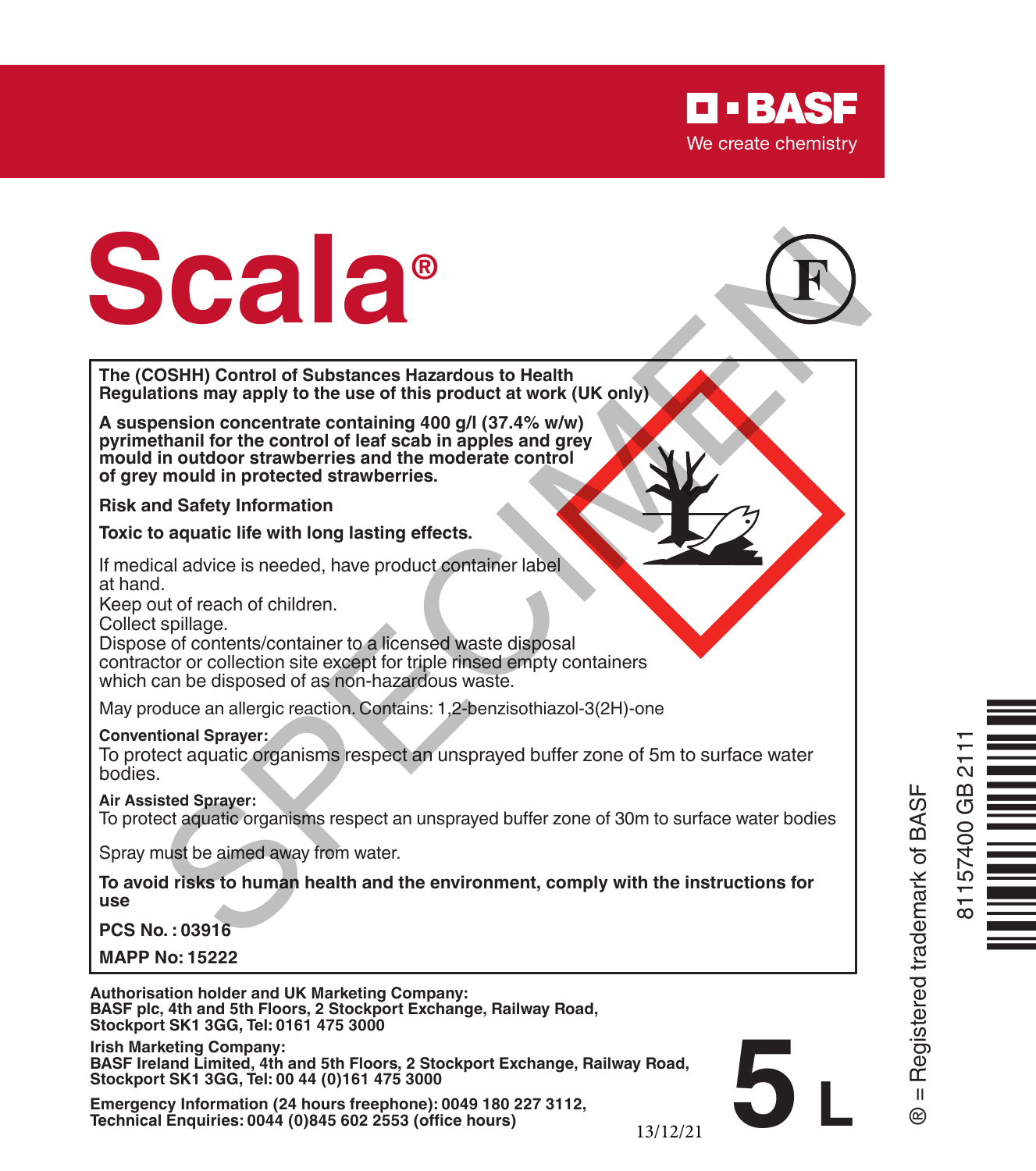### **SAFETY PRECAUTIONS**

### **Operator protection**

WASH CONCENTRATE from skin or eyes immediately. WASH HANDS AND EXPOSED SKIN before meals and after work.

WHEN USING DO NOT EAT, DRINK OR SMOKE

Engineering control of operator exposure must be used where reasonably practicable in addition to the following personal protective clothing:

WEAR SUITABLE PROTECTIVE CLOTHING (COVERALLS) AND SUITABLE PROTECTIVE GLOVES when handling the concentrate or when handling contaminated surfaces or when applying by broadcast air-assisted equipment. WEAR SUITABLE PROTECTIVE CLOTHING (COVERALLS), SUITABLE PROTECTIVE GLOVES AND RUBBER BOOTS when applying by hand-held equipment.

However, engineering controls may replace personal protective equipment if a COSHH assessment shows that they provide an equal or higher standard of protection (UK only).

### **Environmental protection**

Do not contaminate water with the product or its container. Do not clean application equipment near surface water. Avoid contamination via drains from farmyards and roads. To protect aquatic organisms respect an unsprayed buffer zone to surface water bodies in line with LERAP requirements as follows (UK only).

### **Apples**

# DO NOT ALLOW DIRECT SPRAY from broadcast air-assisted sprayers to fall within '30 m' of the top of the bank of a static or flowing waterbody, unless a Local Environment Risk Assessment for Pesticides (LERAP) permits a narrower buffer zone, or within 5 m of the top of a ditch which is dry at the time of application. Aim spray away from water.

### **Strawberry**

for three years.

# DO NOT ALLOW DIRECT SPRAY from horizontal boom sprayers to fall within 5 m of the top of the bank of a static or flowing water body, unless a Local Environment Risk Assessment for Pesticides (LERAP) permits a narrower buffer zone, or within 1 m of the top of a ditch which is dry at the time of application. Aim spray away from water.

# This product qualifies for inclusion within the Local Environment Risk Assessment for Pesticides (LERAP) scheme. Before each spraying operation from a broadcast air-assisted sprayer or horizontal boom sprayer, either a LERAP must be carried out in accordance with CRD's published guidance or the statutory buffer zone must be maintained. The results of the LERAP must be recorded and kept available TRAILE PROTECTIVE CLOTHING (COVERALLS), SUITABLE PROTECTIVE GLOVES AND RIVE (TREAT THE ARP INCREDITED (SUCTIVE COLONERALLS) (THE ARP INCREDITED (I.E., and an interded particular equipment in a COSHH assessment shows replac

**Broadcast** Air. assisted LERAP

> LERAI R

The Voluntary Initiative

### **Storage and disposal**

KEEP IN ORIGINAL CONTAINER, tightly closed, in a safe place.

KEEP AWAY FROM FOOD, DRINK AND ANIMAL FEEDINGSTUFFS.<br>KEEP OUT OF BEACH OF CHILDBEN

KEEP OUT OF REACH OF CHILDREN. WASH OUT CONTAINER THOROUGHLY, empty washings into spray tank and dispose of safely. Store well away from seeds, fertilizers and animal feedingstuffs in a safe, dry place designated as an agrochemical store.

Protect from frost.

**For professional use only**

**This label is compliant with the CPA Voluntary Initiative Guidance (UK only)**

**This product is approved under the Plant Protection Products Regulation 1107/2009.**

### **IMPORTANT INFORMATION**

**FOR USE ONLY AS AN HORTICULTURAL FUNGICIDE, as directed below:**

| <b>Crops</b>                       | <b>Maximum Individual Dose</b> | <b>Maximum Number of</b><br><b>Applications</b> | <b>Latest Time of Application</b> |
|------------------------------------|--------------------------------|-------------------------------------------------|-----------------------------------|
| Apple                              | 1.125 litres product/ha        | 4 per vear                                      | 56 days before harvest            |
| Strawberry (outdoor and protected) | 2.0 litres product/ha          | 2 per year                                      | Three days before harvest         |

**READ THE LABEL BEFORE USE. USING THIS PRODUCT IN A MANNER THAT IS INCONSISTENT WITH THE LABEL MAY BE AN OFFENCE. FOLLOW THE CODE OF PRACTICE FOR USING PLANT PROTECTION PRODUCTS.**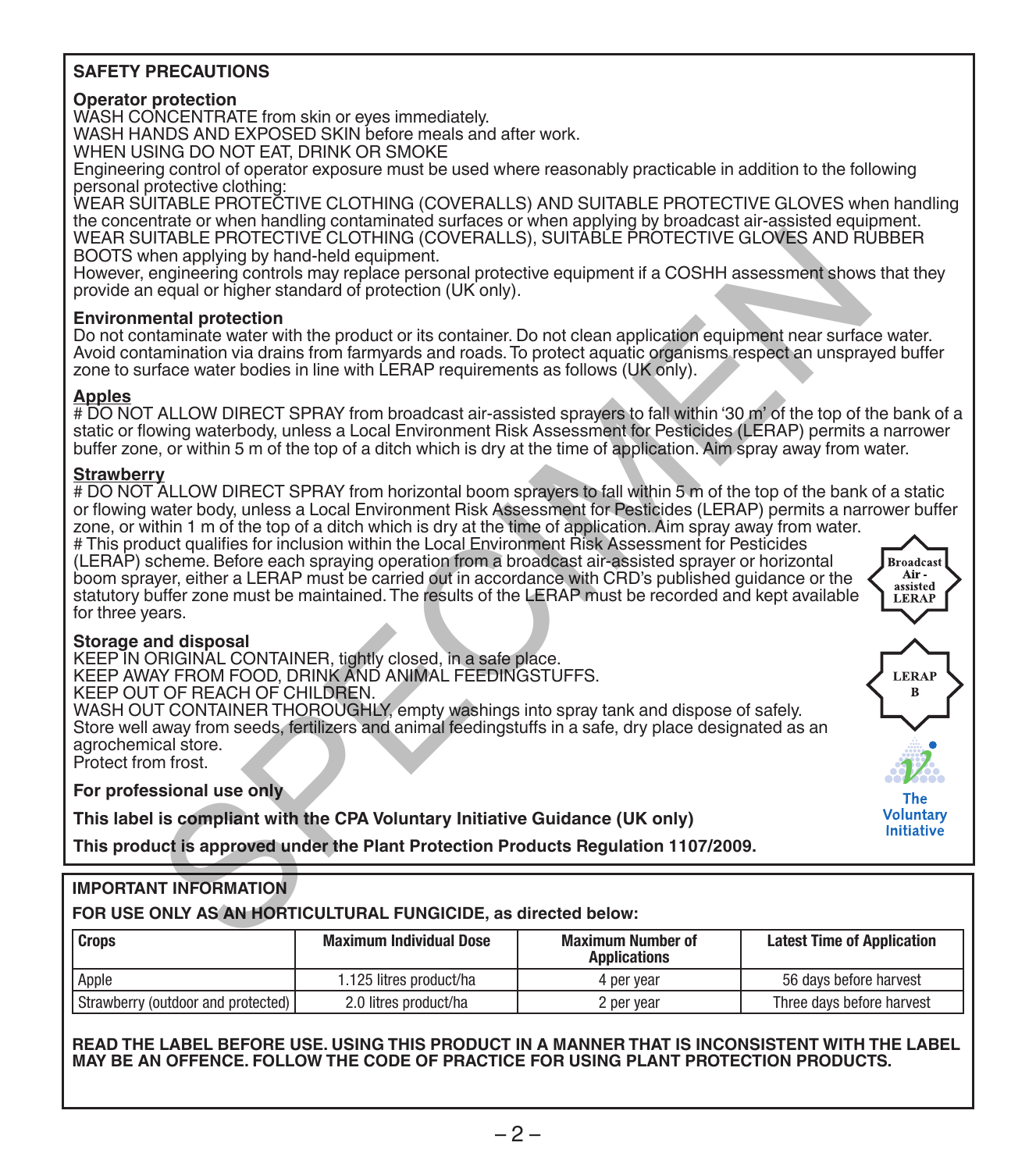# **DIRECTIONS FOR USE**

IMPORTANT: This information is approved as part of the Product Label. All instructions within this section must be read carefully in order to obtain safe and successful use of this product.

### **Restrictions/Warnings**

Taint tests have shown that Scala does not taint apples, but growers should consult processors before use on strawberries.

### **Disease control**

| Taint tests have shown that Scala does not taint apples, but growers should consult processors<br>before use on strawberries.                                                                                                                                                                                                |        |                             |                        |
|------------------------------------------------------------------------------------------------------------------------------------------------------------------------------------------------------------------------------------------------------------------------------------------------------------------------------|--------|-----------------------------|------------------------|
| For use by tractor mounted/trailed and handheld broadcast air-assisted sprayers, tractor<br>mounted boom sprayers and knapsack sprayers.                                                                                                                                                                                     |        |                             |                        |
| For professional use only.                                                                                                                                                                                                                                                                                                   |        |                             |                        |
| <b>Disease control</b>                                                                                                                                                                                                                                                                                                       |        |                             |                        |
| Scala is a protectant fungicide for the control of diseases in apples and strawberries, as<br>summarised below.                                                                                                                                                                                                              |        |                             |                        |
|                                                                                                                                                                                                                                                                                                                              | Apples | <b>Outdoor strawberries</b> | Protected strawberries |
| Leaf scab<br>(Venturia inaequalis)                                                                                                                                                                                                                                                                                           | C      |                             |                        |
| Grey mould<br>(Botrytis cinerea)                                                                                                                                                                                                                                                                                             |        | C                           | <b>MC</b>              |
| $C =$ Control<br>$MC = Modelrate control$                                                                                                                                                                                                                                                                                    |        |                             |                        |
| <b>Resistance Management</b>                                                                                                                                                                                                                                                                                                 |        |                             |                        |
| <b>GROUP</b>                                                                                                                                                                                                                                                                                                                 | 9      |                             | <b>FUNGICIDE</b>       |
| Scala contains pyrimethanil, an anilinopyrimidine (AP) fungicide. Scala should only be used as<br>a protectant spray. To prevent less-sensitive strains of <i>Botrytis</i> and <i>Venturia</i> from developing,<br>Scala should be used in a programme, alternating or mixing with products of different modes<br>of action. |        |                             |                        |
| Application should be made in accordance with FRAC Guidelines. In strawberries, where two                                                                                                                                                                                                                                    |        |                             |                        |

| CDOUD | <b>FUNGICIDE</b> |
|-------|------------------|
|       |                  |

Application should be made in accordance with FRAC Guidelines. In strawberries, where two *Botrytis* treatments are made per season, a maximum of one application of an AP-containing product is recommended; in situations where up to six *Botrytis* treatments are made per season, a maximum of two applications of AP-containing products are recommended.

In apples, against *Venturia*, a maximum of four AP-containing products is recommended per season. In locations where AP-insensitive strains of *Venturia* have been reported, Scala should be used in mixture with effective scab fungicides of differing modes of action (e.g. Dithianon WG).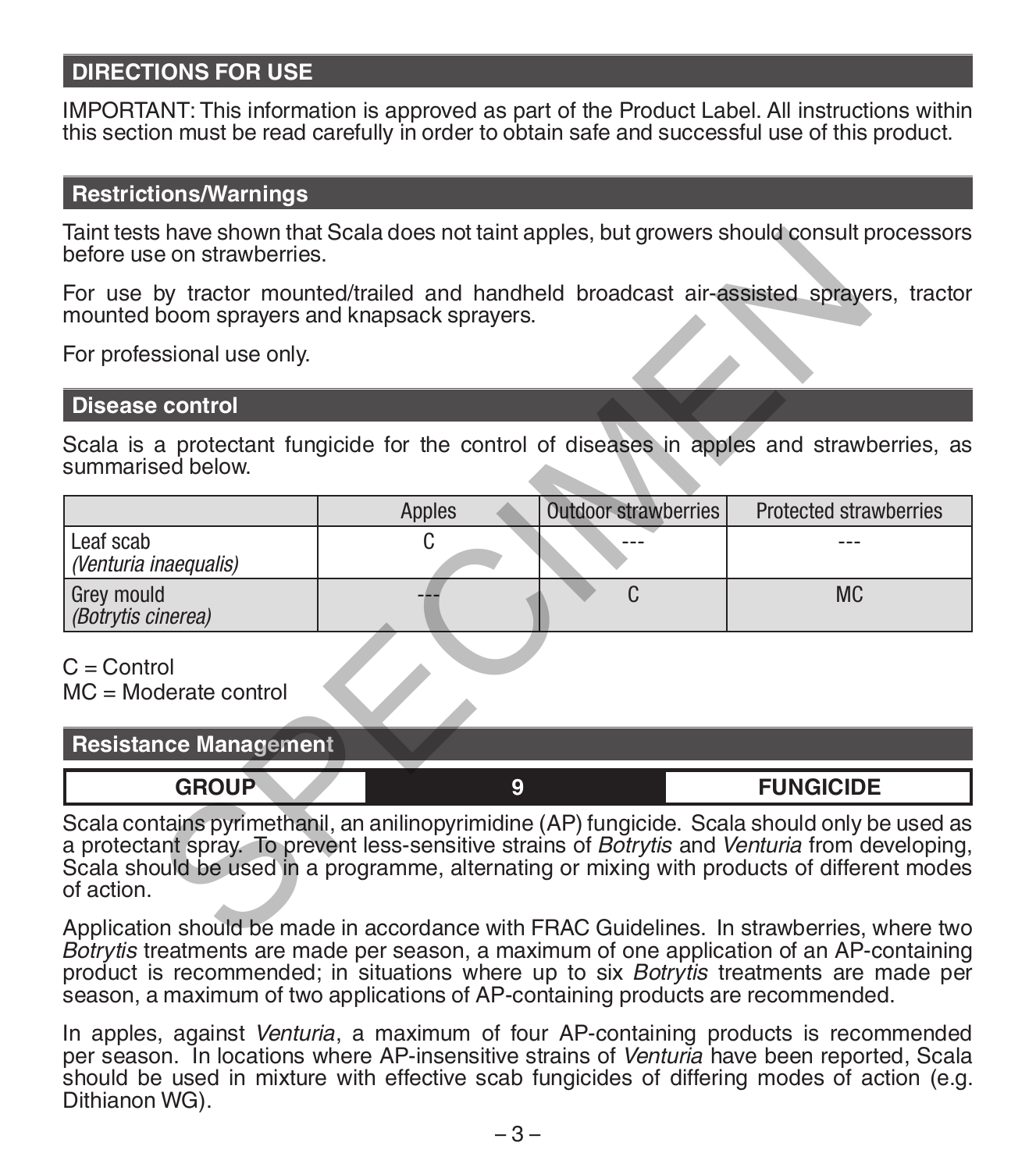### **Crop Specific Information**

# **Apples**

All varieties may be treated.

### **Time of application**

For the control of leaf scab, apply Scala as part of a protectant fungicide programme commencing at the start of bud burst. Depending on disease pressure, treat at intervals of 10 − 14 days, using a maximum of four applications of Scala per crop. A minimum of 56 days must elapse between the last spray of Scala and harvest.

### **Rate of application**

Apply 1.125 litres Scala in 500 − 1500 litres of water per hectare. Spray to achieve thorough and even cover of foliage but not to the point of run-off.

### **Qualified recommendation**

A minimum water volume of 180 l/ha may be used, although the efficacy of reduced volume applications has not been evaluated.

### **Strawberries (outdoor)**

### **Time of application**

For the control of grey mould, apply Scala as part of a fungicide programme. Commence treatment at the white bud stage to achieve maximum protection of the flowers. Depending on disease pressure, treat at intervals of 7-10 days, using a maximum of two applications of Scala per crop. A minimum of three days must elapse between the last spray of Scala and harvest.

### **Rate of application**

Apply 2.0 litres Scala in 1000-2000 litres of water per hectare.

It is important to achieve accurate and complete coverage of the plants for effective protection of the crop.

See Company Advisory Information at end of label for suggested mixing and loading instructions for knapsack users

### **Strawberries (protected)**

## **Time of application**

For the moderate control of grey mould, apply Scala as part of a fungicide programme. Commence treatment at the white bud stage to achieve maximum protection of the flowers. Depending on disease pressure, treat at intervals of 7-10 days, using a maximum of two applications of Scala per crop. A minimum of three days must elapse between the last spray of Scala and harvest. Ding at the start of bud burst. Uepending on disease pressure, treat at intervals<br>alays, using a maximum of four applications of Scala per crop. A minimum<br>see between the last spray of Scala and harvest.<br>25 litres Scala in

### **Rate of application**

Apply 2.0 litres Scala in 400-1000 litres of water per hectare.

It is important to achieve accurate and complete coverage of the plants for effective protection of the crop.

See Company Advisory Information at end of label for suggested mixing and loading instructions for knapsack users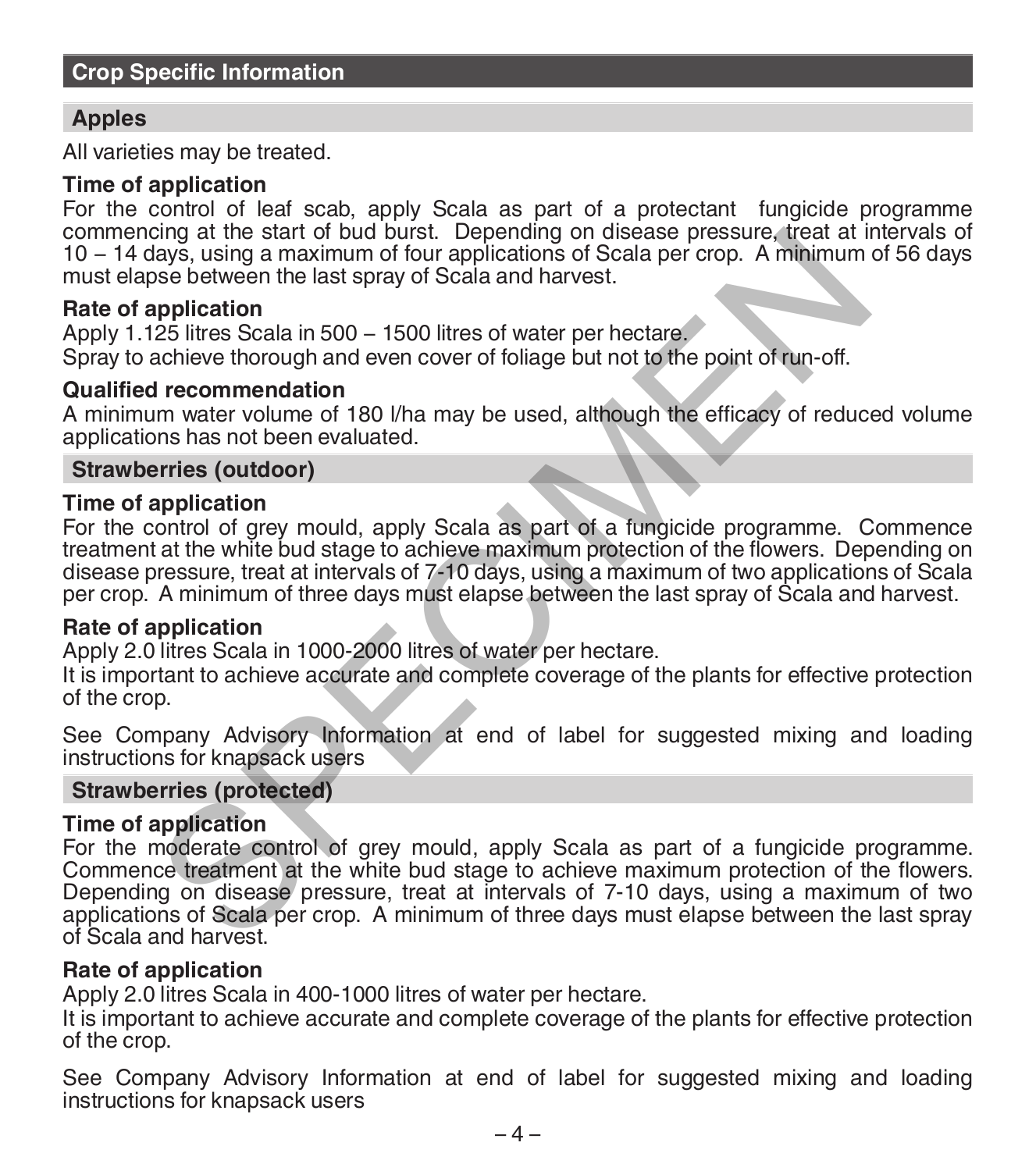# **Integrated pest management**

Limited evidence suggests that Scala has a negligible effect on hoverflies and lacewings and indicates some margin of safety to *Typhlodromus pyri*.

# **Mixing and Application**

### **Mixing**

Half fill the sprayer tank with clean water and start agitation.

Slowly add in the required amount of product.

Rinse empty containers and add rinsings to the spray tank.

Add the remainder of the water and continue agitation until spraying complete. Complete filling to the final volume.

Spray immediately after mixing and maintain agitation until the spray tank is empty.

Wash out the sprayer thoroughly with water and liquid detergent immediately after use. Finally wash out with water and drain.

# **Compatibility**

For details of compatibilities contact your distributor, local BASF representative, the BASF Technical Services Hotline: 00 44 (0)845 602 2553 or visit our website on: www.agriCentre. basf.co.uk (UK) or www.agriCentre.basf.ie (Ireland)

# **Trademark Acknowledgements**

Scala is a registered trademark of BASF.

# **COMPANY ADVISORY INFORMATION**

This section is not part of the Product Label under Regulation (EC) No 1107/2009 and provides additional advice on product use.

Examples for application to strawberries with knapsack sprayers

**Strawberries (outdoor):** When using a knapsack sprayer with a 20 L tank, a maximum of 40 mls of Scala can be added to apply an equivalent of 2 L/ha over 200 square meters (10m x 20m) of crop.

**Strawberries (protected)**: When using a knapsack sprayer with a 20 L tank, a maximum of 100 mls of Scala can be added to apply an equivalent of 2 L/ha over 500 square meters (10m x 50m) of crop. e sprayer tank with clean water and start agitation.<br>
Id in the required amount of product.<br>
Demainder of the water and continue agitation until spraying complete.<br>
Effiling to the final volume.<br>
Effiling to the final volu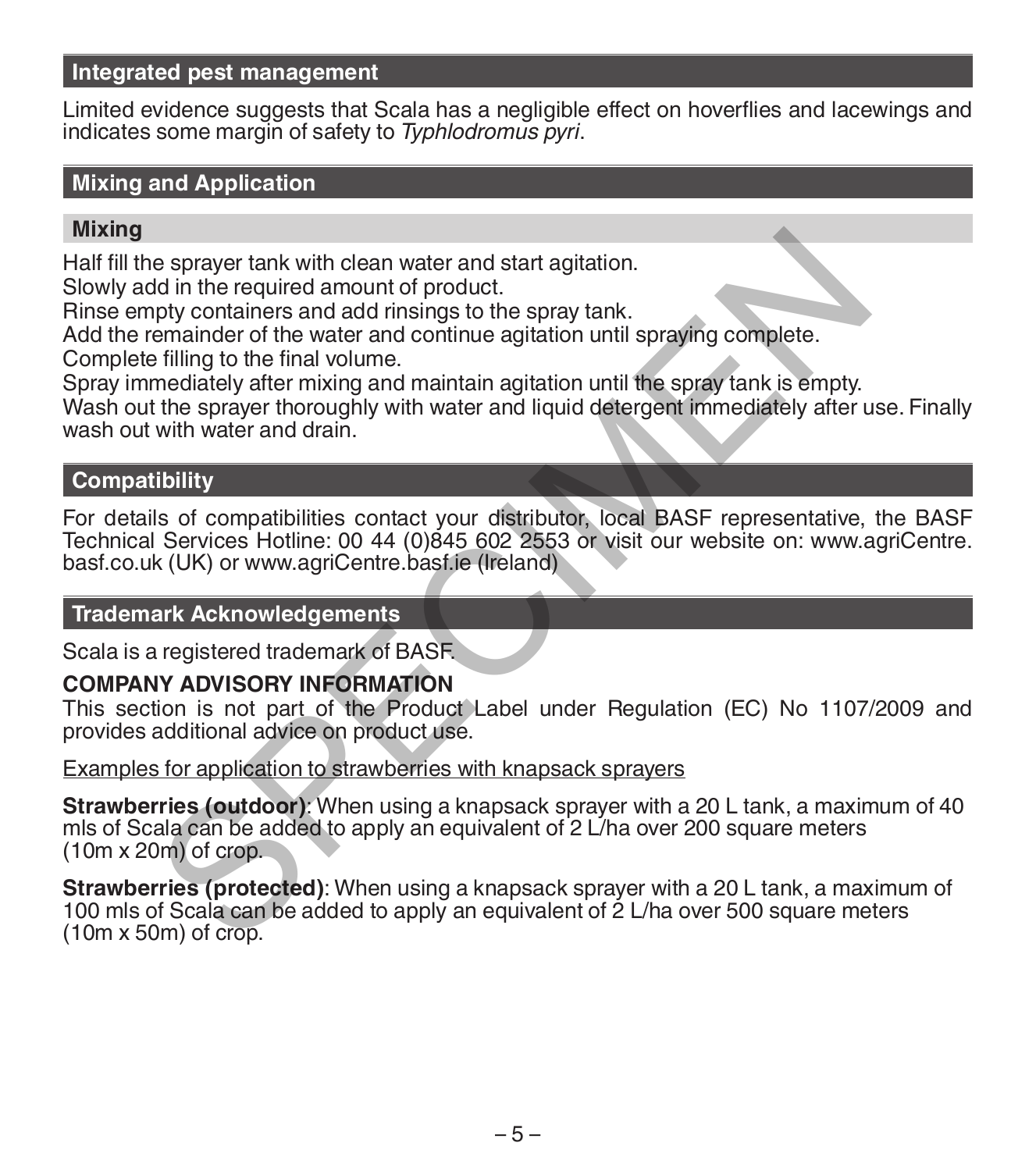### **The following does not form part of the product label under the Plant Protection Product Regulations 1107/2009.**

With many products there is a general risk of resistance developing to the active ingredients. For this reason a change in activity cannot be ruled out. It is generally impossible to predict with certainty how resistance may develop because there are so many crop and use<br>connected ways of influencing this. We therefore have to exclude liability for damage or loss attributable to any such resistance that may develop. To help minimise any loss in activity the BASF recommended rate should in all events be adhered to.

Numerous, particularly regional or regionally attributable, factors can influence the activity of the product. Examples include weather and soil conditions, crop plant varieties, crop rotation, treatment times, application amounts, admixture with other products, appearance of organisms resistant to active ingredients and spraying techniques. Under particular conditions a change in activity or damage to plants cannot be ruled out. The manufacturer or supplier is therefore unable to accept any liability in such circumstances. All goods supplied by us are of high grade and we believe them to be suitable, but as we cannot exercise control over their mixing or use or the weather conditions during and after application, which may affect the performance of the material, all conditions and warranties, statutory or otherwise, as to the quality or fitness for any purpose of our goods are excluded and no responsibility will be accepted by us for any damage or injury whatsoever arising from their storage, handling, application or use; but nothing should be deemed to exclude or restrict any liability upon us which cannot be excluded or restricted under the provisions of the Unfair Contract Terms Act 1977 or any similar applicable law. in the mail static metallical that may determine any description including the commended rate should in all events be adhered to.<br>
S, particularly regional or regionally attributable, factors can influence to control. Exam

## **Section 6 of the Health and Safety at Work Act (UK only)**

### **Additional Product Safety Information**

The product label provides information on a specific pesticidal use of the product; do not use otherwise, unless you have assessed any potential hazard involved, the safety measures required and that the particular use has "off-label" approval or is otherwise permitted under the Plant Protection Products Regulations.

The information on this label is based on the best available information including data from test results.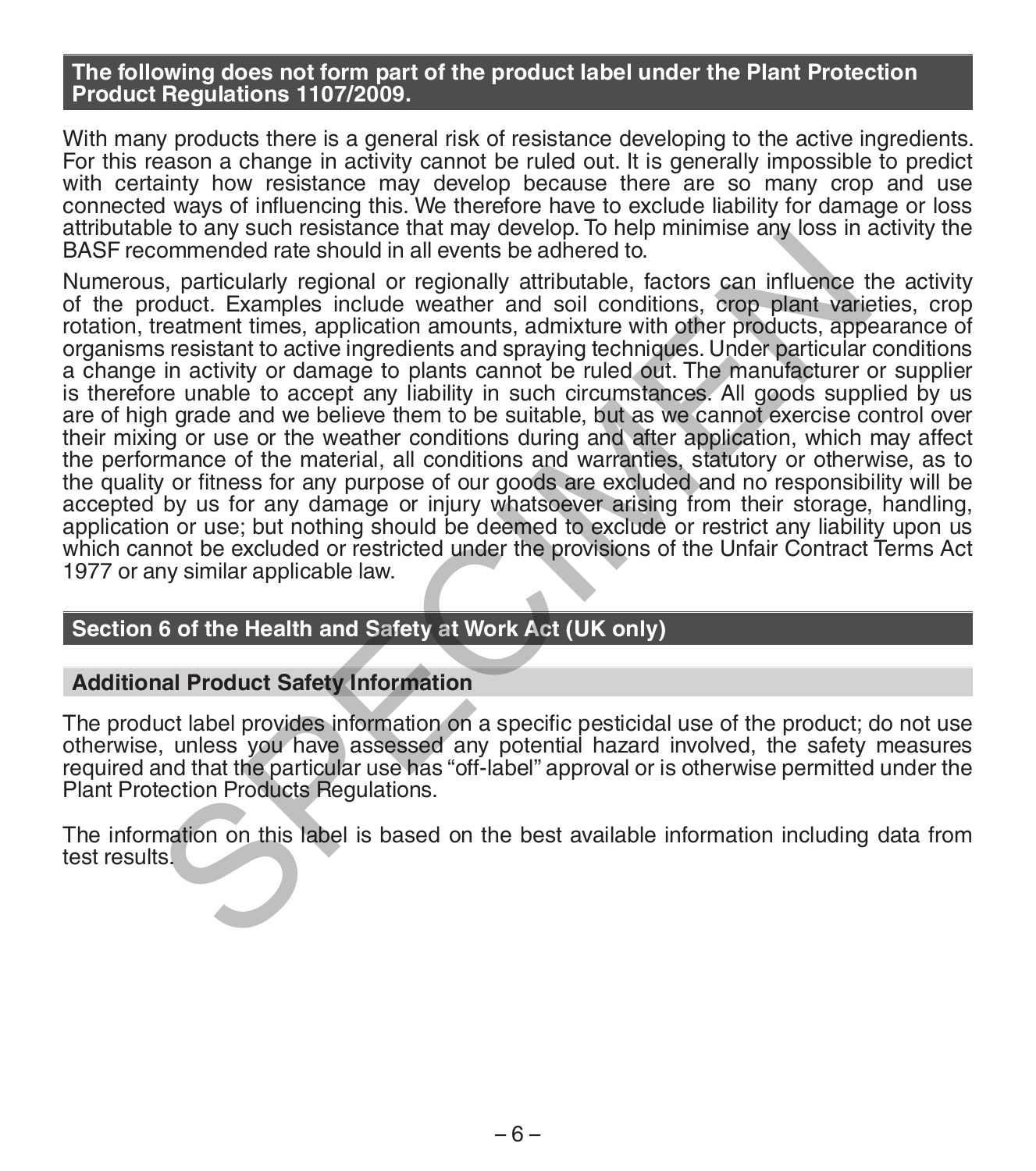# **UK Safety Data Sheet**

To access the Safety Data Sheet for this product scan the QR code or use the weblink below:



agricentre.basf.co.uk/Scala/MSDS

Alternatively, contact your supplier.

# **Ireland Safety Data Sheet**

To access the Safety Data Sheet for this product scan the QR code or use the weblink below:



agricentre.basf.ie/Scala-IE/MSDS

Alternatively, contact your supplier.